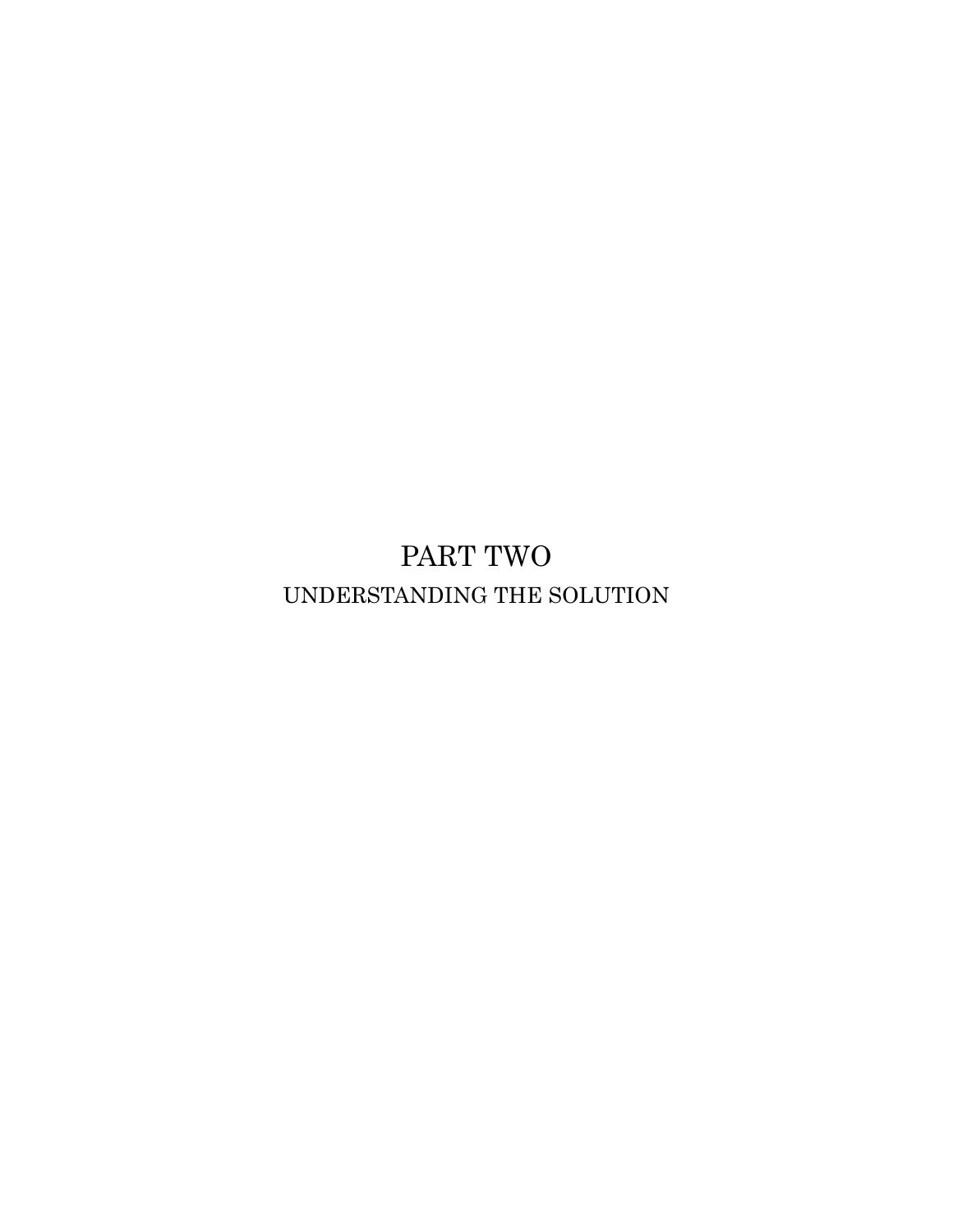# Chapter Four Achieving Economic Democracy

#### *Why We Must Act Now*

As the twentieth century draws to a close, unemployment threatens to destroy civil society. Facing shrinking tax revenues and higher interest costs, heavily indebted governments cut their support of the economically marginalized and gut labour laws and environmental regulations, hoping to attract new corporate investment. Unfortunately however, most new investment now occurs through corporate mergers and takeovers. "Excess" productive capacity is reduced and even more people lose their jobs. While society frets over how to sustain itself economically in the short term, the much more serious long term threat of global environmental exhaustion is almost totally ignored. Clearly, a radical change in our thinking is required. We must re-invent society completely.

Before we can deal with our environmental problems, we must first stabilize our economic crisis. It should be obvious now to anyone who examines global employment statistics that employment is no longer an effective mechanism by which to distribute income. Two-thirds of the world's population is either out of work or working at, or near, poverty-level wages, while the top 10% of income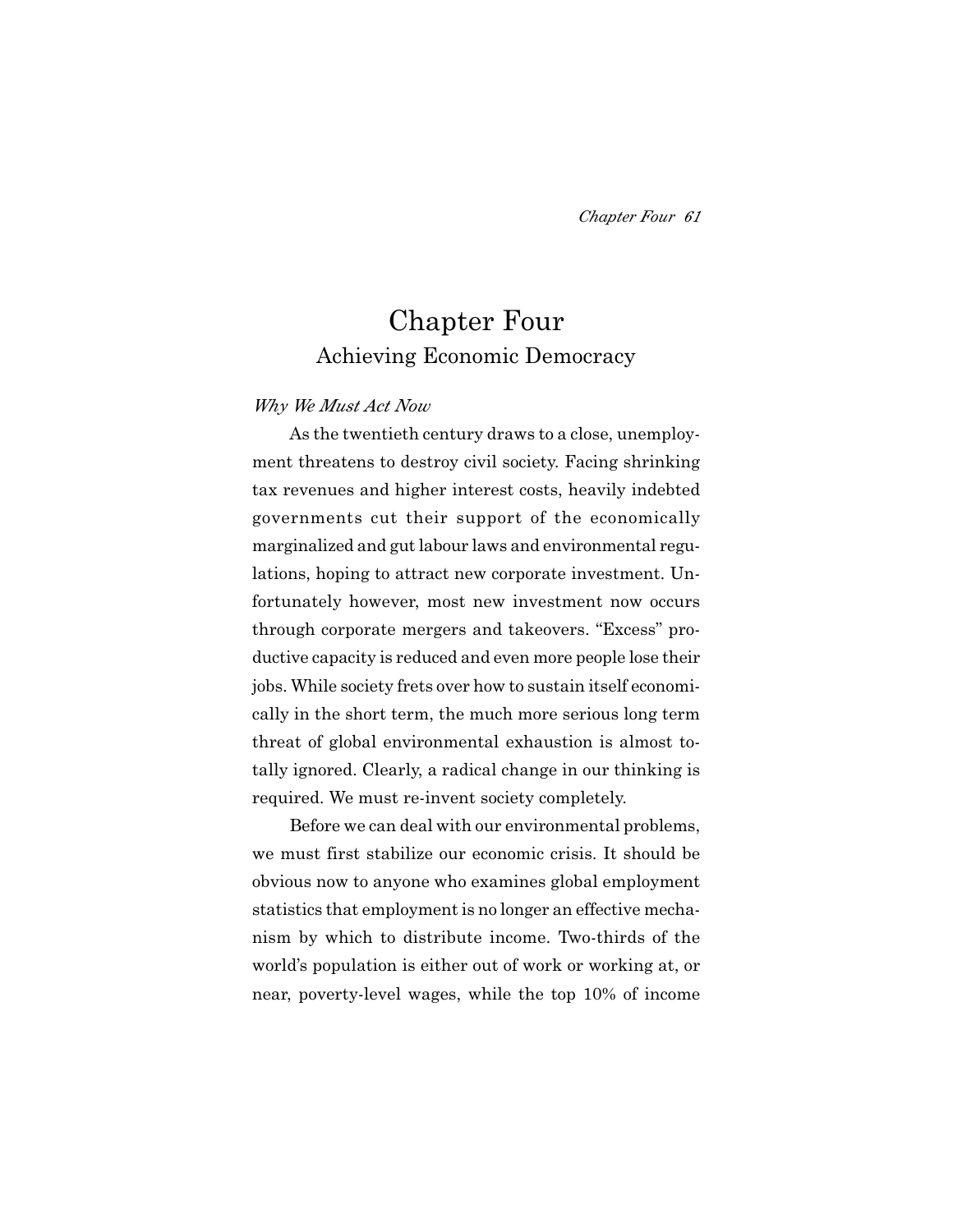earners derive most of their income from investment and interest dividends, not their own personal labour. In addition, much of the most important work in society such as raising children, caring for the sick and aged or helping the poor and disadvantaged has little market value and therefore is either low-wage, or unpaid volunteer work.

Projections for the future are even bleaker. As computer technology is more fully integrated into the service sector in areas such as banking, communications and retailing, massive new job displacement will occur. As corporate ownership of the world's resources becomes increasingly concentrated, fewer and fewer alternative cultures or independent, cooperative societies will be possible. The earth will be overrun by one great global monoculture. With all of humanity's eggs in one soulless basket, pale and mindless, we will follow our economic masters into the environmental abyss.

For decades we have been ignoring the environmental degradation of our planet. The extensive ecological damage from rainforest depletion, topsoil destruction, water-table reduction, ozone layer depletion, greenhouse gases and water pollution has been well documented. Good Lord, how long can we continue? The earth's exploding population will soon demand more than our dwindling resource base can supply. Too little arable land, too little clean water, too little common sense. Who has the right to destroy the earth? What possible atonement could there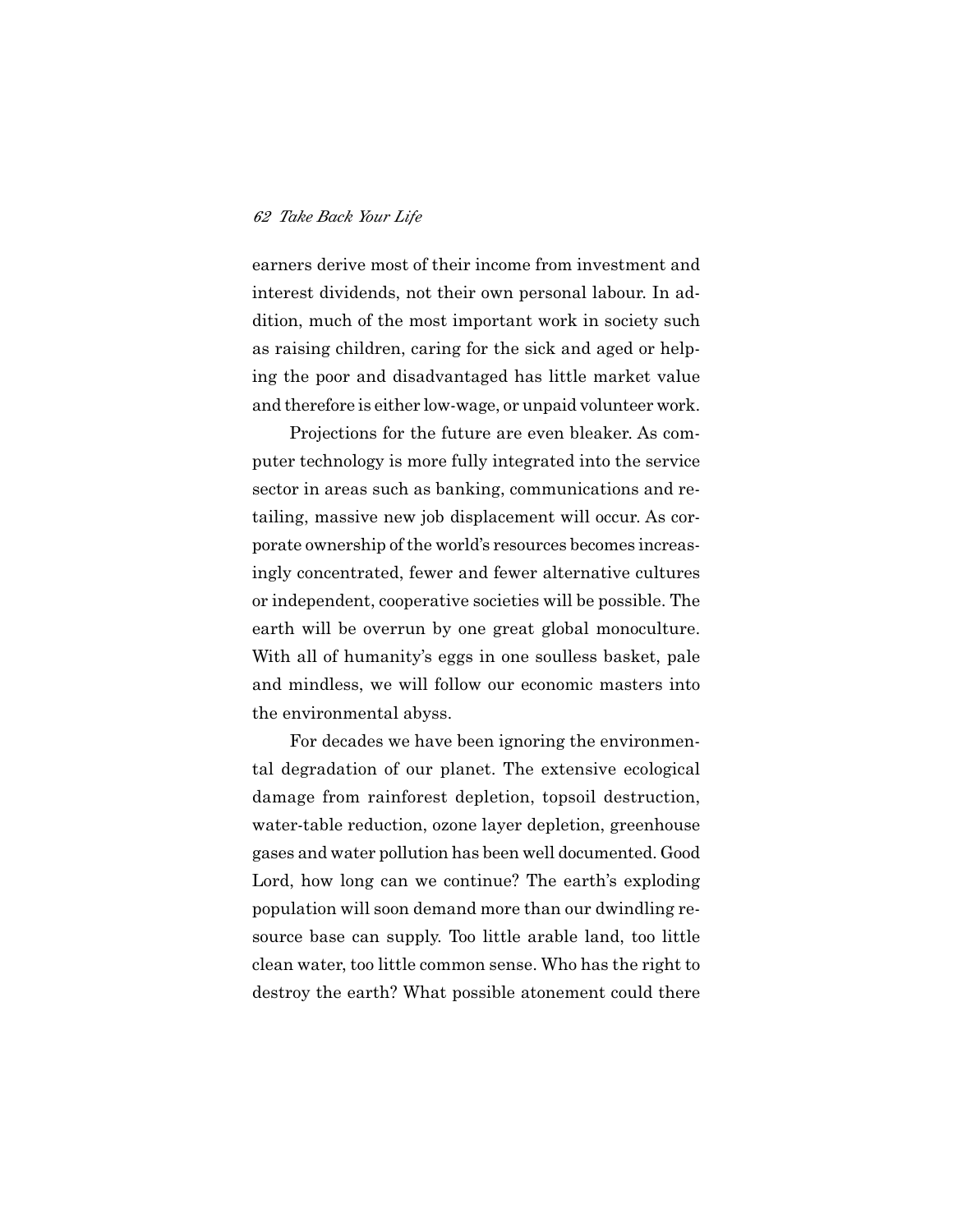be for making the planet uninhabitable? All you God-fearing Christians, how will you possibly justify your failure to act to save humanity? How will you look your children or grandchildren in the eye and ask for their forgiveness?

It's not too late to save our planet, yet, but time is running out. We must get past the economic debate quickly. Our present monetary system needs to be completely overhauled so that income can be de-linked from employment and a guaranteed annual dividend can be distributed to each and every citizen. Once freed from having to depend on the profit-driven marketplace for income, citizens will be able to choose for themselves which work activities they wish to support by contributing their time, energy and talent to the project. To save our planet, every man, woman and child must realize that we must all work cooperatively to conserve and share resources, reduce personal consumption and eliminate waste and planned obsolescence. We must cultivate pure science and sever its application from the profit motive. We must extend the scientific method into the field of economics and humbly recognize and acknowledge the limits of our wisdom and resources. If we dally, arguing about whether or not such drastic economic changes are really necessary, it will be too late to save our planet. We must move quickly beyond the political and economic issues, to the ecological and social problems which threaten our very survival.

As our current debt-based monetary system contin-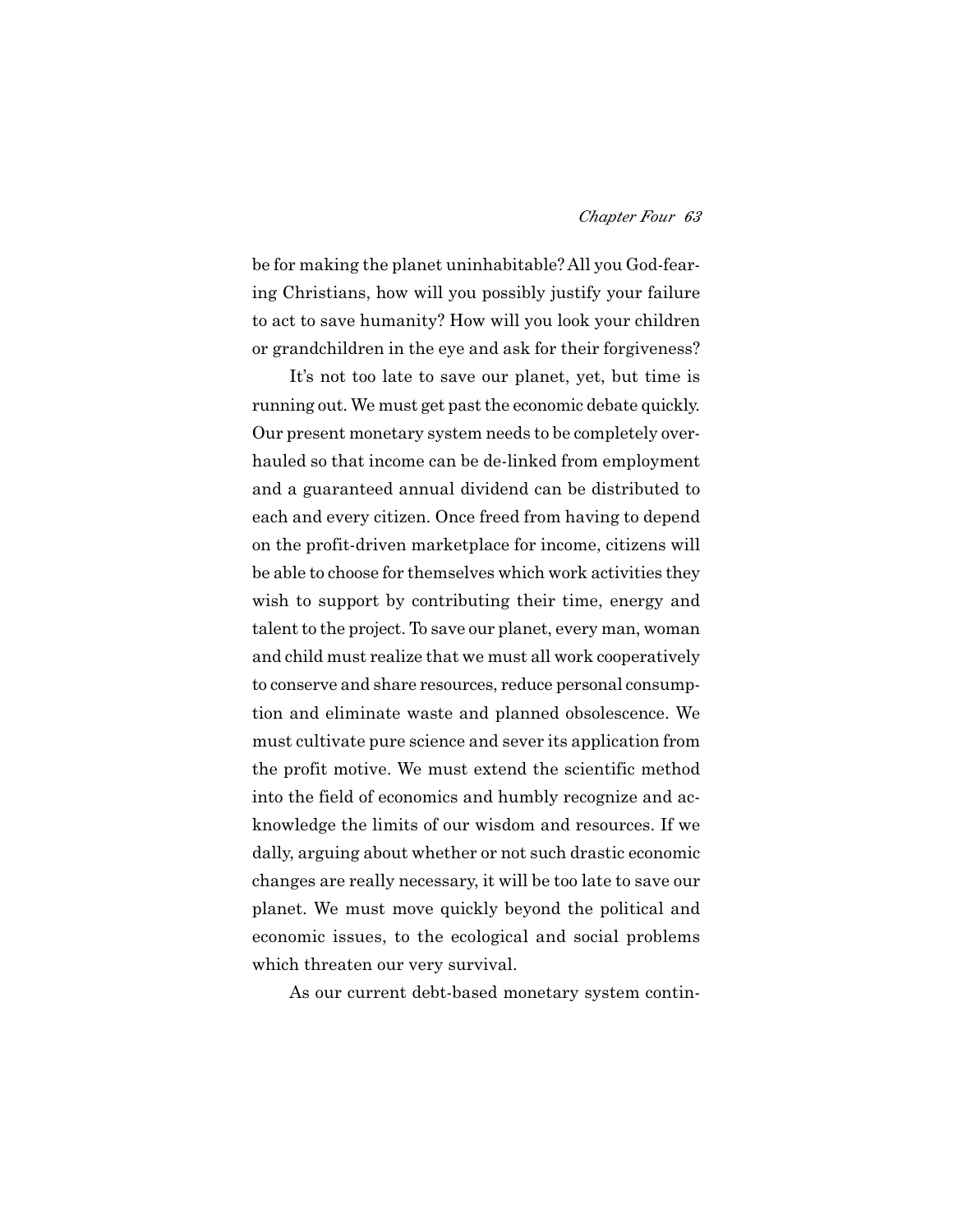ues to crumble under the enormous weight of the interest costs that are accumulating in the economy, we need to start thinking seriously about how a better system to replace it might operate. Without developing a vision now of the kind of society that we want to build, we will be left to toss about in the political chaos that the coming global financial crisis will trigger. This chapter proposes a radical, yet practical, idea for an entirely new monetary system. It is a suggestion put forward to stir the imagination and to encourage people to break through the barriers of conventional thinking and rely on their own creative instincts to define what is possible.

#### *The Asset Base of the New Monetary System*

According to Statistics Canada's 1994 figures, if we subtract the total dollar value of all of the debts and liabilities of everyone in Canada, (this includes individuals, corporations and governments, …all public and private sector debt) from the total value of our country's collective assets (including buildings, roads, utilities, etc.) the current book value of the remaining real assets (society's net asset value) is about 2.4 trillion dollars. If we then divide that value by the total population of Canada (which is currently about 30 million people), the figure that we obtain, \$80,000, is the individual share of Canada's wealth that each and every citizen (man, woman and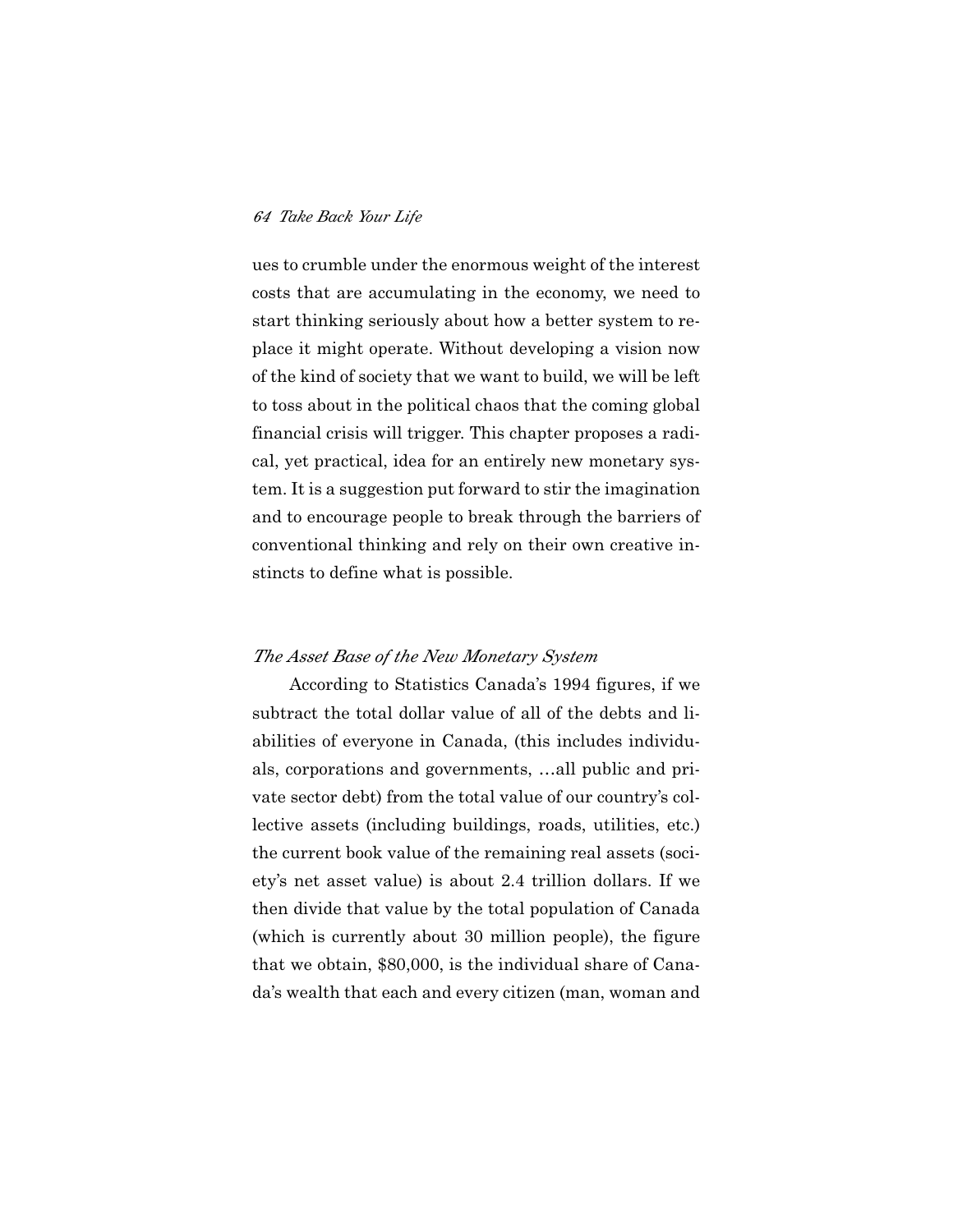child) would be entitled to if we were to divide up society's total net assets evenly. To make the concept easier to grasp, imagine that Canada is simply one big corporation and every Canadian citizen is a shareholder, each owning one equal share worth \$80,000.

Now suppose that, instead of allowing the Bank of Canada and the private banks to arbitrarily decide how much money is "enough" for all Canadians, we simply monetized our entire net asset base each year and sent every citizen an equal portion of Canada's wealth in monthly installments. All of the money that each person received would only be good for a period of one year. After that it would be worth nothing. Every year, Canada's new net asset value would be calculated and another equal share of it would be distributed to each and every Canadian as income. If the value of Canada's net assets had increased during the year, then each citizen would receive more than they did the year before. If the value of Canada's asset base had decreased during the year, then each citizen would receive less than they did in the previous year. In this way, all Canadians together would be rewarded financially as the collective productivity of the nation increased, and all would be penalized if our collective productivity faltered. In a similar way, sustainable development would be in the best economic interests of every citizen, while reckless resource depletion and wasteful consumption would threaten the standard of living of us all.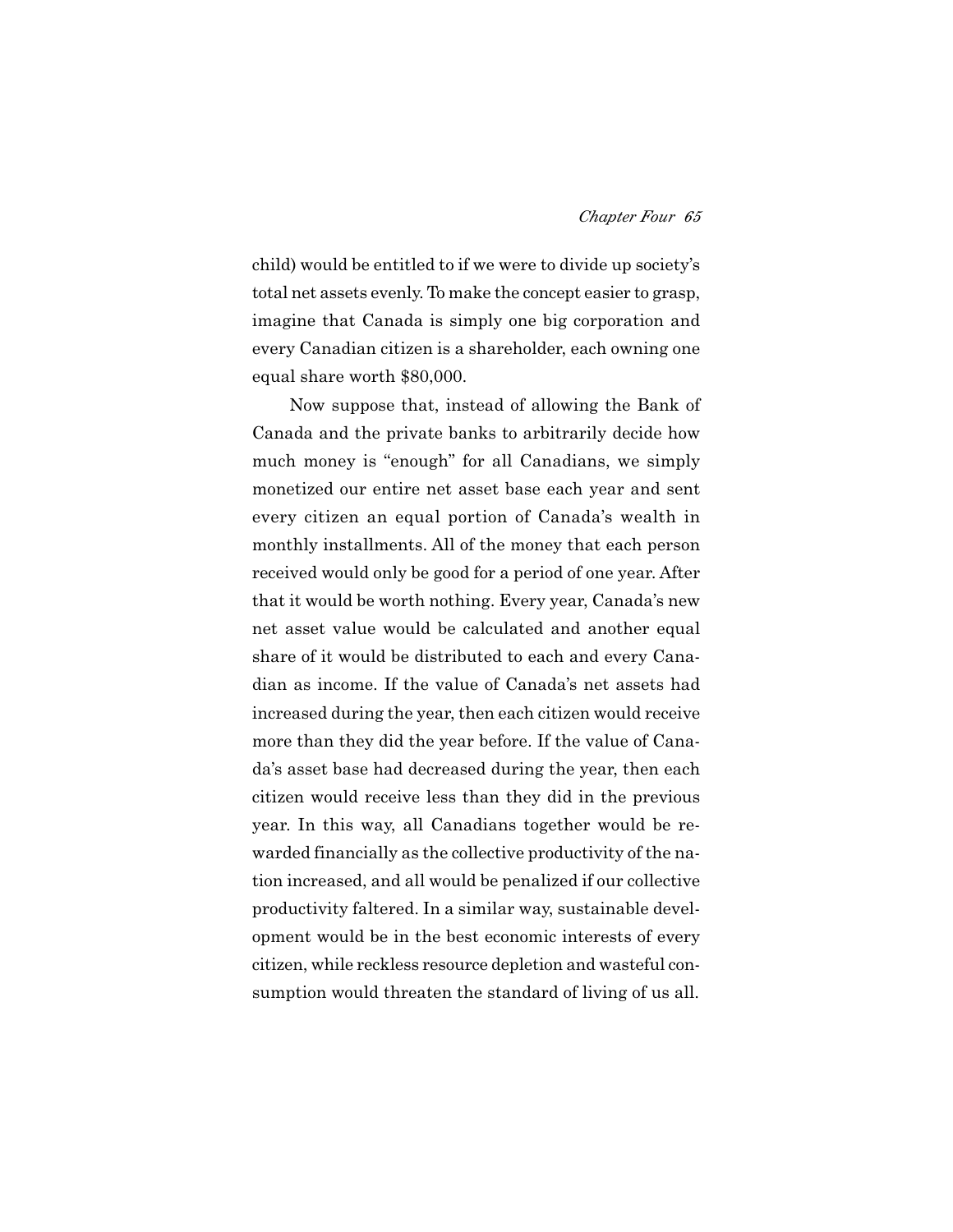The government would retain a portion of the annual money supply to fund its own operations and all taxation would be eliminated. Currently all levels of government in Canada spend about \$360 billion each year. If their total spending is divided by the population of Canada (about 30 million) the per capita amount of total government spending is about \$12,000. If that amount is then subtracted from the \$80,000 asset share of each citizen, there is enough remaining to distribute \$68,000 to every man, women and child in the country. Never again would any government in Canada have a deficit. Never again would we have to compromise our precious national sovereignty by borrowing from foreign capital markets. Never again would there be a need for debt as everyone would have sufficient income to live comfortably. Interest-free installment programs with suppliers would replace the credit function of the banks. Having no salaries, taxes or interest costs to pay, companies could use their sales revenues to finance their business's growth and expansion.

No one would be forced to work in order to receive their income. It would be guaranteed to all, for their entire life. No one would need to save for their retirement or to protect their families from a loss of income due to unemployment. In fact, long-term saving would be pointless since at the end of each year any money saved would become worthless. Without thinking, many people will immediately say that if no one had to work to earn a living,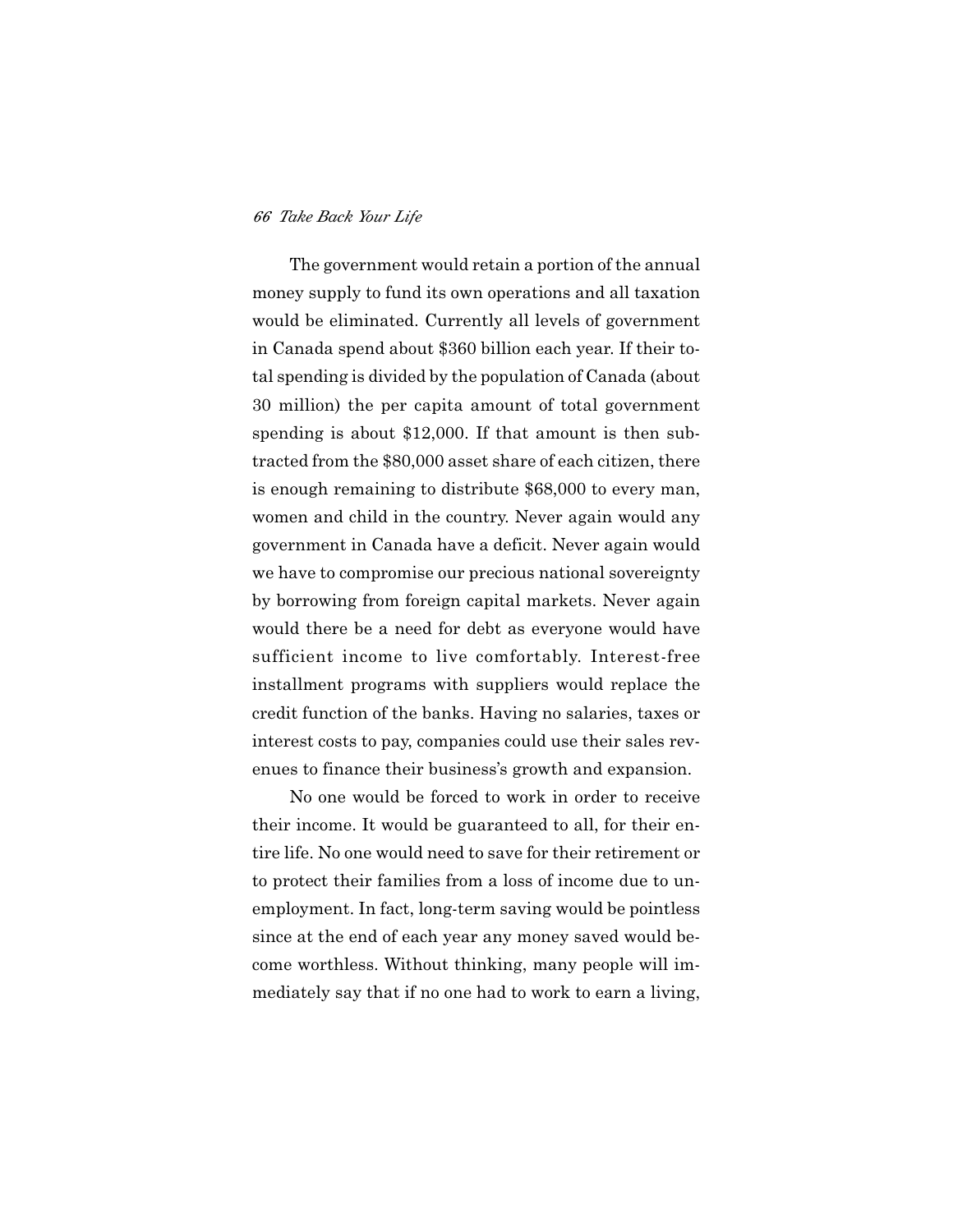then everyone would simply stop working. Initially, this might occur briefly. But ask anyone who has been unemployed for more than a month or two if they would not like to work again. Most will tell you that staying home and doing nothing is driving them crazy. People need creative work. They need the social interaction and stimulation that only work can provide. They need to feel that they are making a contribution to society. Work gives life meaning and provides the continuity and stability that most people desire.

However, even if up to half of the workforce, at any one time, decided that they didn't want to work, society would still be more productive than it is today. Real unemployment and under-employment rates are soaring and too many of those who are working are employed in nonproductive activities. In 1993, only 25% of the working population (11% of the total population) was employed, either full or part-time, in the goods producing sector of the economy which includes all agriculture, fishing, logging, mining, manufacturing and construction.

Consider for a moment, just how inefficient our present society really is. Each year we spend billions of dollars to collect and process taxes and billions more to avoid them. We waste billions of dollars separating and categorizing the financially disadvantaged and then billions more maintaining a multitude of parallel bureaucracies to support them. We spend billions of dollars to de-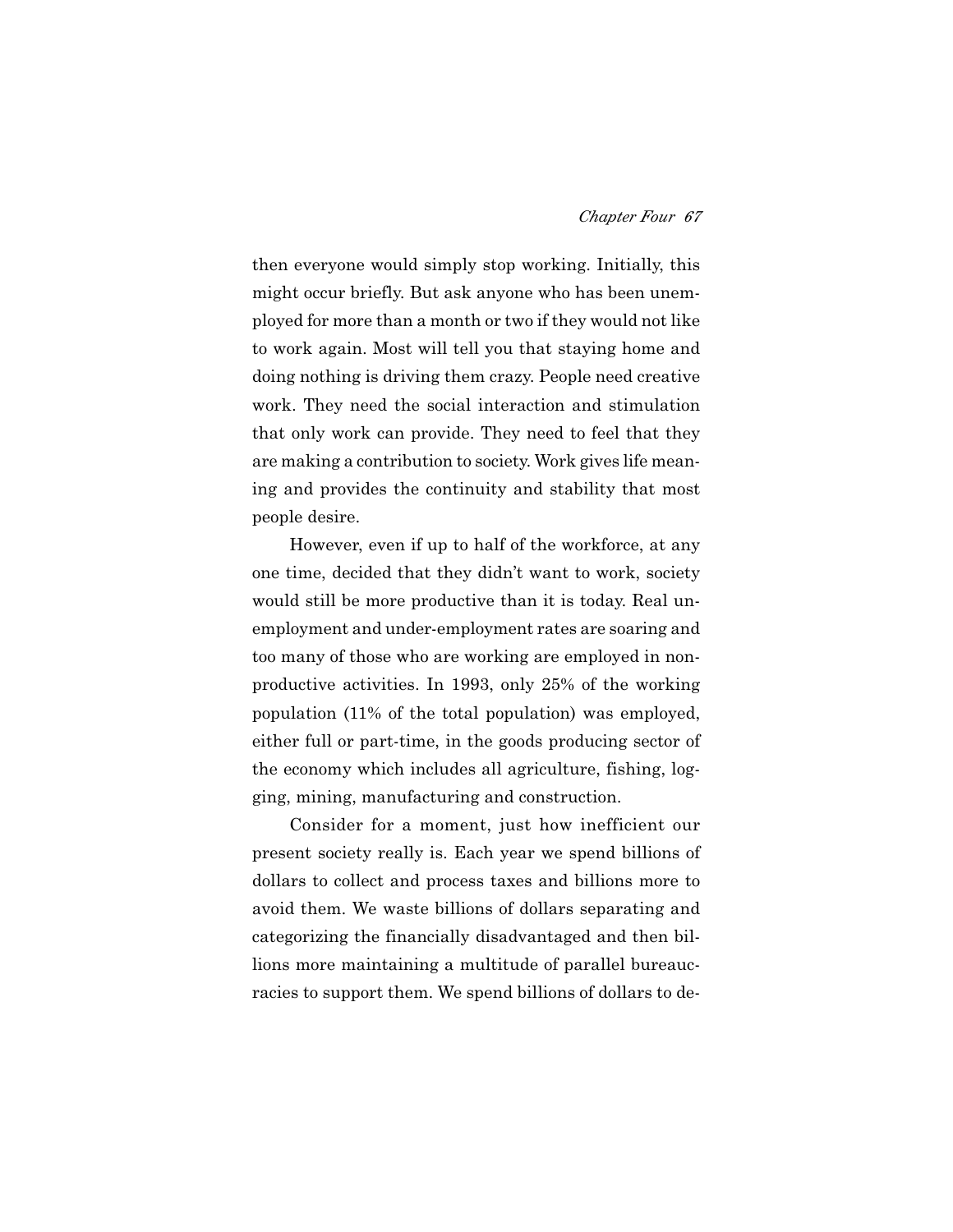sign, produce, package, market and distribute cheap, inefficient products and then billions more trying to dispose of the tons of waste that their premature obsolescence creates. We burn billions of dollars in fuel transporting goods and services all over the world even though most communities could be producing the same things locally. But perhaps worst of all, we waste hundreds of billions of dollars on exploitive interest fees and speculative financial schemes which produce nothing but a mountain of paper.

Under the new system, the energy and enthusiasm of those happily working at creative tasks of their own choosing would raise society's overall productivity level significantly. No longer would unethical companies be able to coerce people into performing soul destroying tasks merely by providing them with an income. No longer just a *means* of survival, work would become an *end* in itself, a pleasurable partner in a life-long journey of personal growth, self-expression, inner fulfillment and spiritual evolution. Once again, people could enjoy the *process of work* and could take pride in the beauty and quality of the goods and services that they produced. A true craftsman, for example, takes pride in designing a unique solution for his customer and treasures the process of coordinating and implementing his solution, from start to finish, himself. He is challenged, yet rewarded, as he uses his creativity and problem-solving abilities to resolve any special details that arise unexpectedly throughout the entire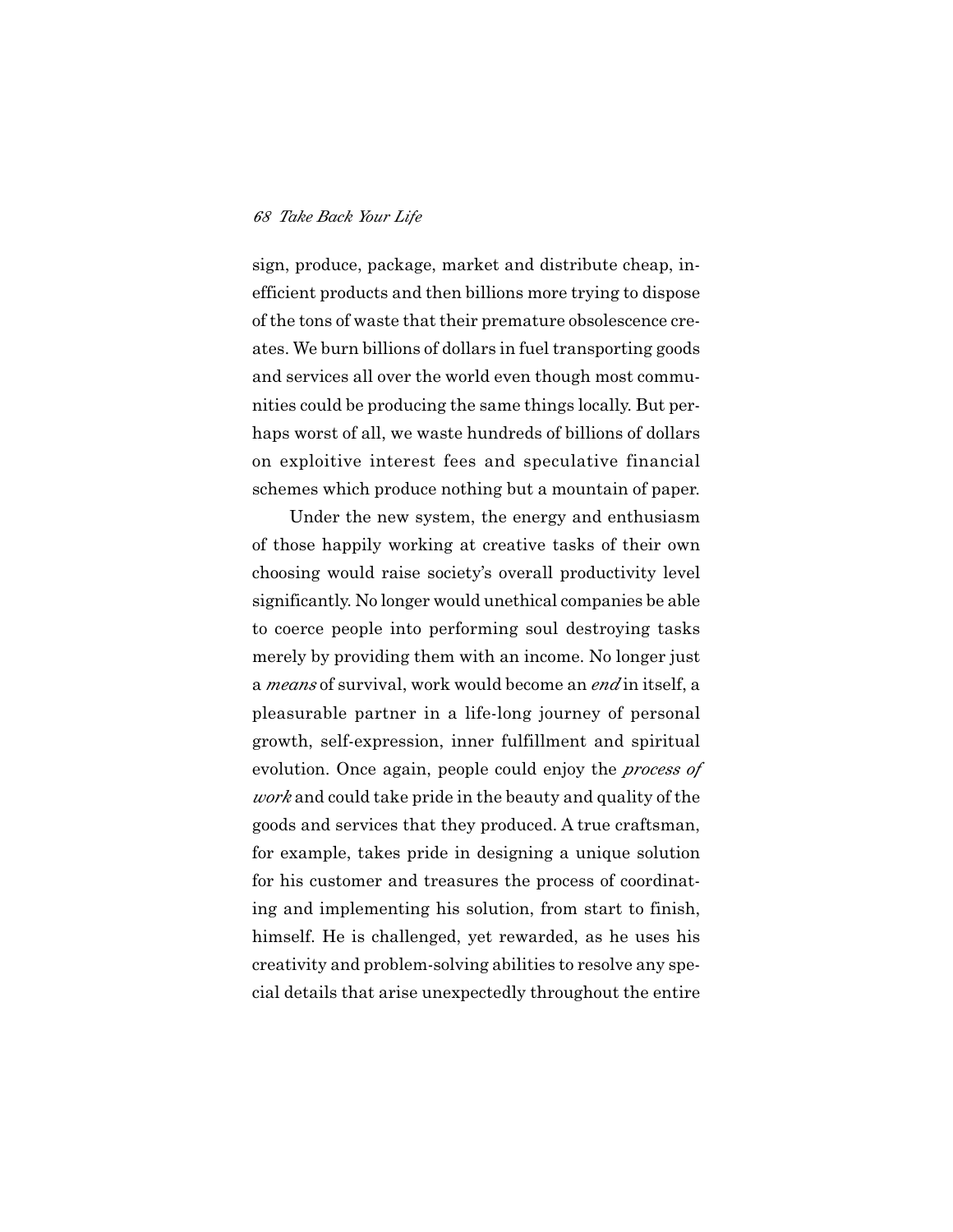project. His satisfaction is linked to his independence and his freedom to experiment and adapt as he learns and grows. But his greatest reward comes from the gratitude and praise which his productivity evokes in his customers. In the new system, every citizen would have enough income to support the true value of beauty, quality and durability.

The incomes of most Canadians would not only rise substantially, they would be tax-free. Government expenditures would no longer include salaries or interest payments and our tax and income-support bureaucracies could be dismantled. Doing so would reduce the operating costs of all levels of government and increase the value of the national dividend which each citizen would receive. Initially, a larger portion of the annual money supply would be retained by the federal government in order to pay down the accumulated debts of all the governments and public institutions in Canada. The amount withheld each year could gradually be reduced in order to achieve a smooth and orderly transition between the old monetary system and the new. All previously arranged interest obligations would be fully paid. As the principal amount of our public debt was reduced, the interest burden associated with it would be too, again affecting both the cost of government and the value of the national dividend.

Likewise, Canadian businesses would no longer pay salaries and taxes. Companies could use these savings to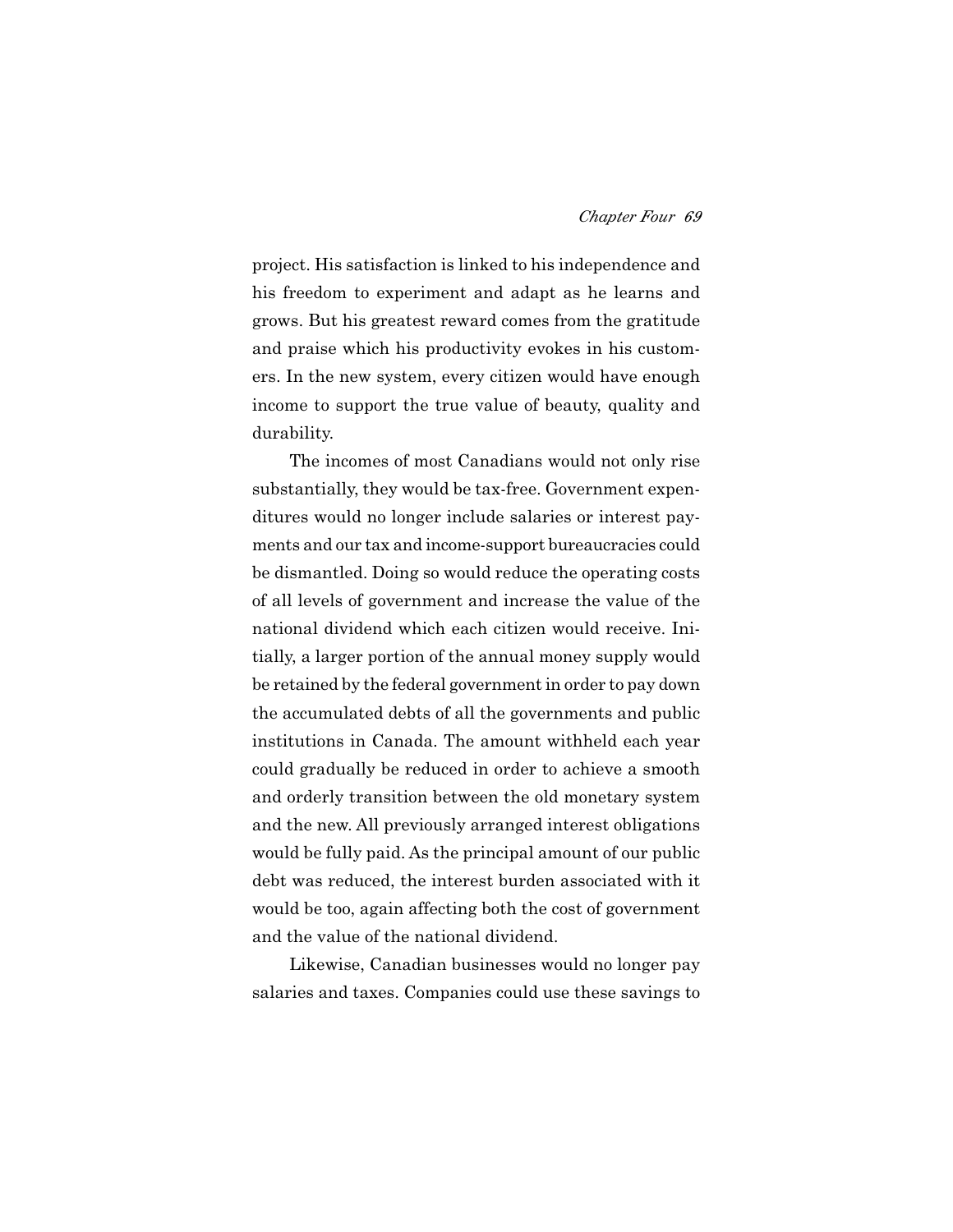pay down their debt obligations so that, over time, their interest expenses too could fall to zero. Operating margins would expand sufficiently to enable shareholders to receive corporate dividends more frequently. Top-quality workers would be attracted and retained by providing a safe, stimulating, dynamic workplace with a positive management team which respects and supports personal development and individual achievement. As well, all workers could be offered what were traditionally managementonly "perks" such as club memberships, holiday packages, etc. Exceptional workers and corporate management could still earn performance bonuses (based on real asset creation) to raise their current incomes well above the national average, but all Canadians would benefit directly from any increase in productivity or any new wealth creation occurring anywhere in Canada.

Under the proposed monetary system, the distinction between the public and private sectors would disappear, without expropriating any privately-held resources or destroying the free-market distribution system, the incentives for entrepreneurial achievement or the freedom of choice of the individual. Free education and open skills competitions would ensure that those with the greatest natural curiosity, ability and drive would obtain the positions of greatest responsibility in society. Finally, creativity and intelligence would be more important than money and politics in determining success. With the new system,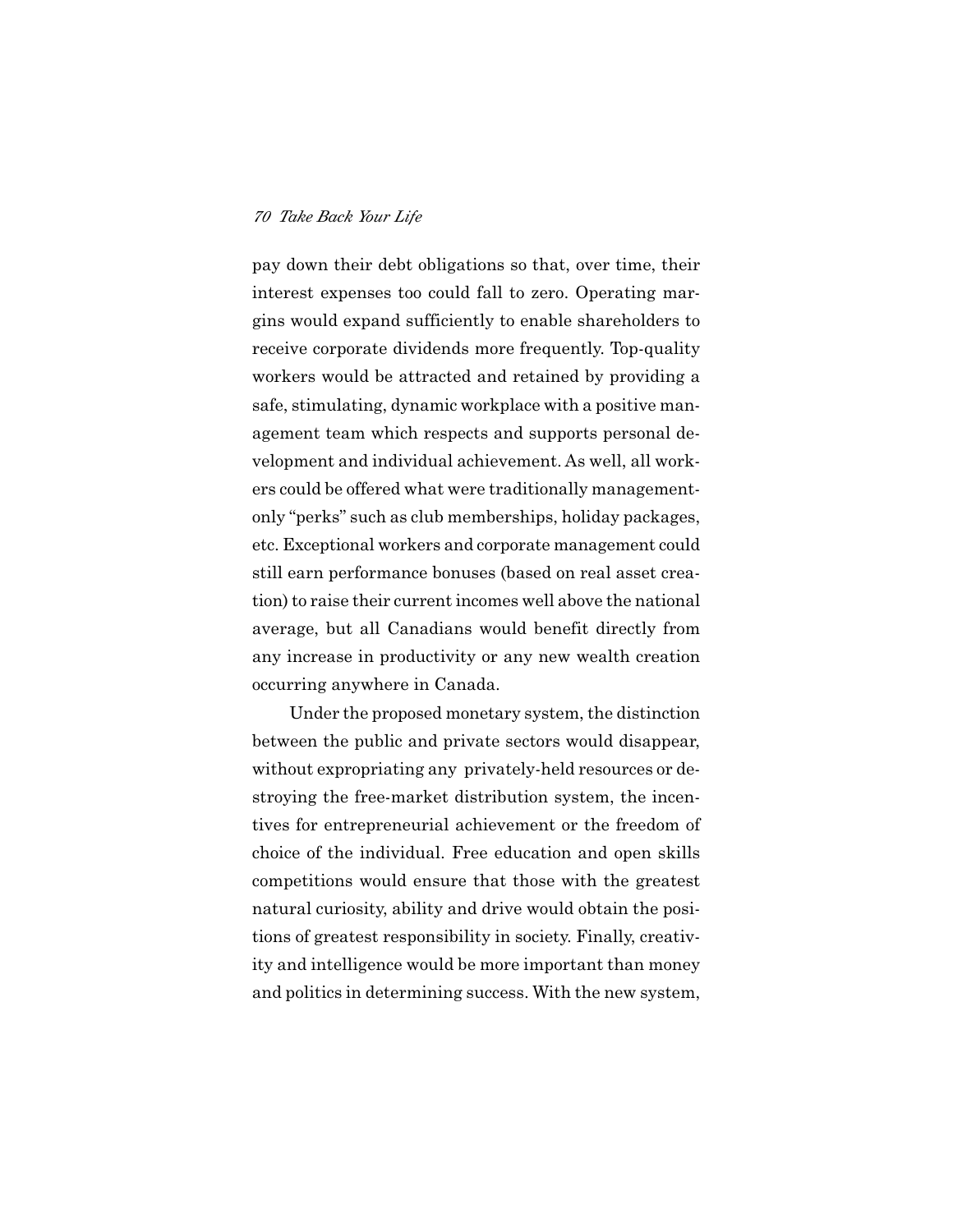rather than approaching international markets with capin-hand, Canada could develop its foreign trade from a position of strength, on the basis of what its exports were really worth.

But if everyone, all at once, decided to use their newly acquired wealth to buy a new car, for example, wouldn't this cause inflation? Inflation would be meaningless in this society. If prices rose, the value of our national assets would rise by an equal measure. Accordingly, everyone's income share of our assets would rise too, cancelling out any of the adverse effects that are normally associated with inflation. More likely, rather than prices rising, resources would simply be reallocated to meet the growing demand. People tired of waiting for the delivery of their new car would simply "volunteer" their time to help unplug the bottleneck. The availability of labour rather than the availability of capital would determine what goods are produced. Product quality and durability would become the primary consideration of consumers as, more and more, they realized that in order to maximize the value of society's asset base, and their own incomes, we all must use our resources wisely.

The most beautiful aspect of this suggestion is that it establishes a just and stable relationship between money, income and wealth. In the short term, it rewards individual effort and achievement with income (ie. currency that merely represents our collective wealth), yet over the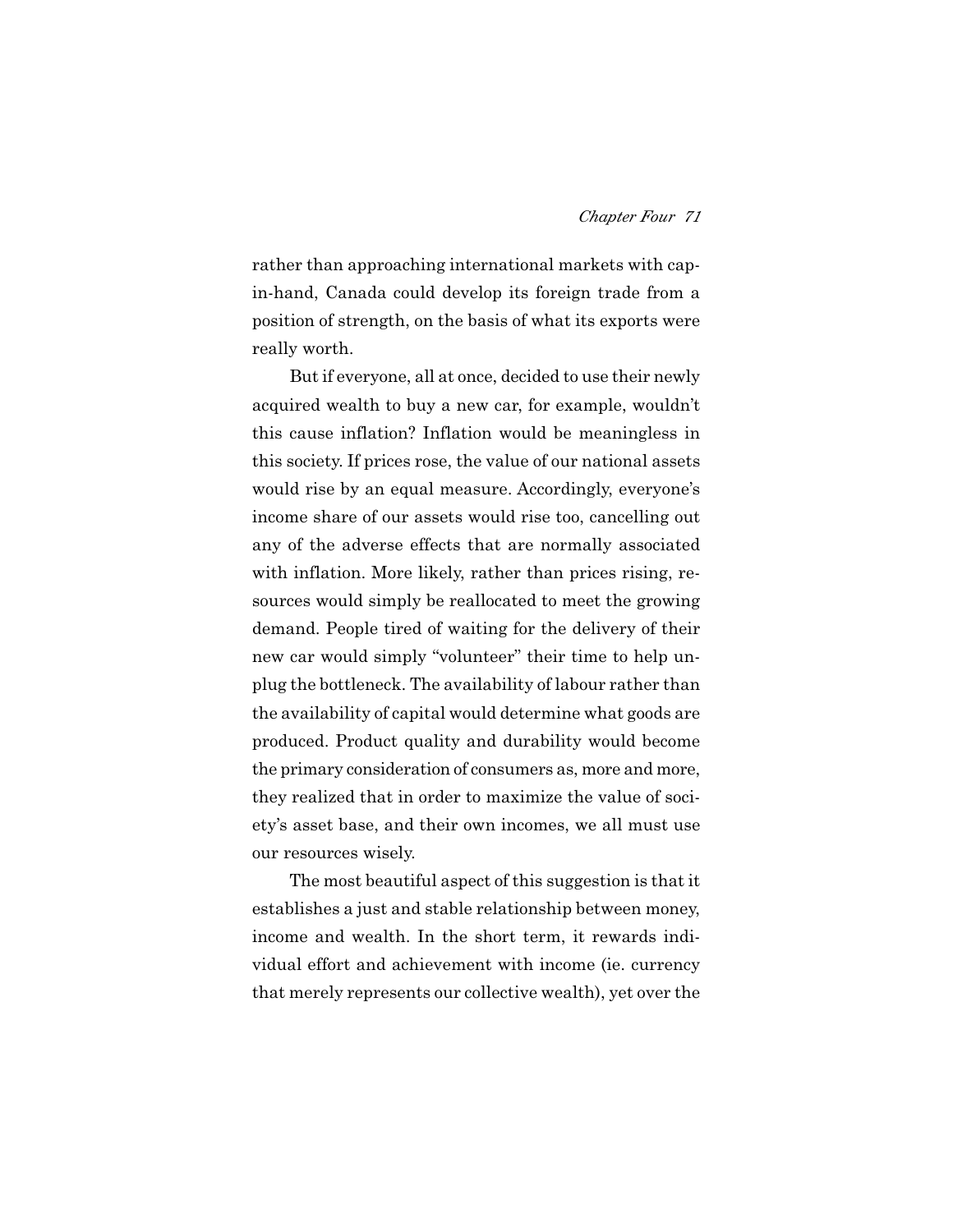long term, society's permanent asset base (the real foundation of our wealth) which all citizens and generations have helped to create, remains a part of our common heritage and enhances the well-being of us all.

*\* \* \* \* \**

While many questions concerning this proposal have not yet been answered, before you continue reading you should stop and think deeply about the ideas which have already been presented. Try to envision how dramatically your own life, and the lives of your other family members, might change if your financial security was guaranteed. Try to imagine how much different society would be without poverty, unemployment and the fear and desperation that fuels most violence and crime.

Let yourself dream about how you might spend your additional income and the additional free time that we all would have under this new system. Think about the type of work that you would choose to do if earning an income was no longer a factor. Do you seriously believe that you could be happy never working or contributing to society again? Consider whether or not you would be interested in changing your job or career. Would you upgrade your education or training, if the opportunity to do so was free?

Finally, think about what the real purpose of your life might become. With an assured income, what passion